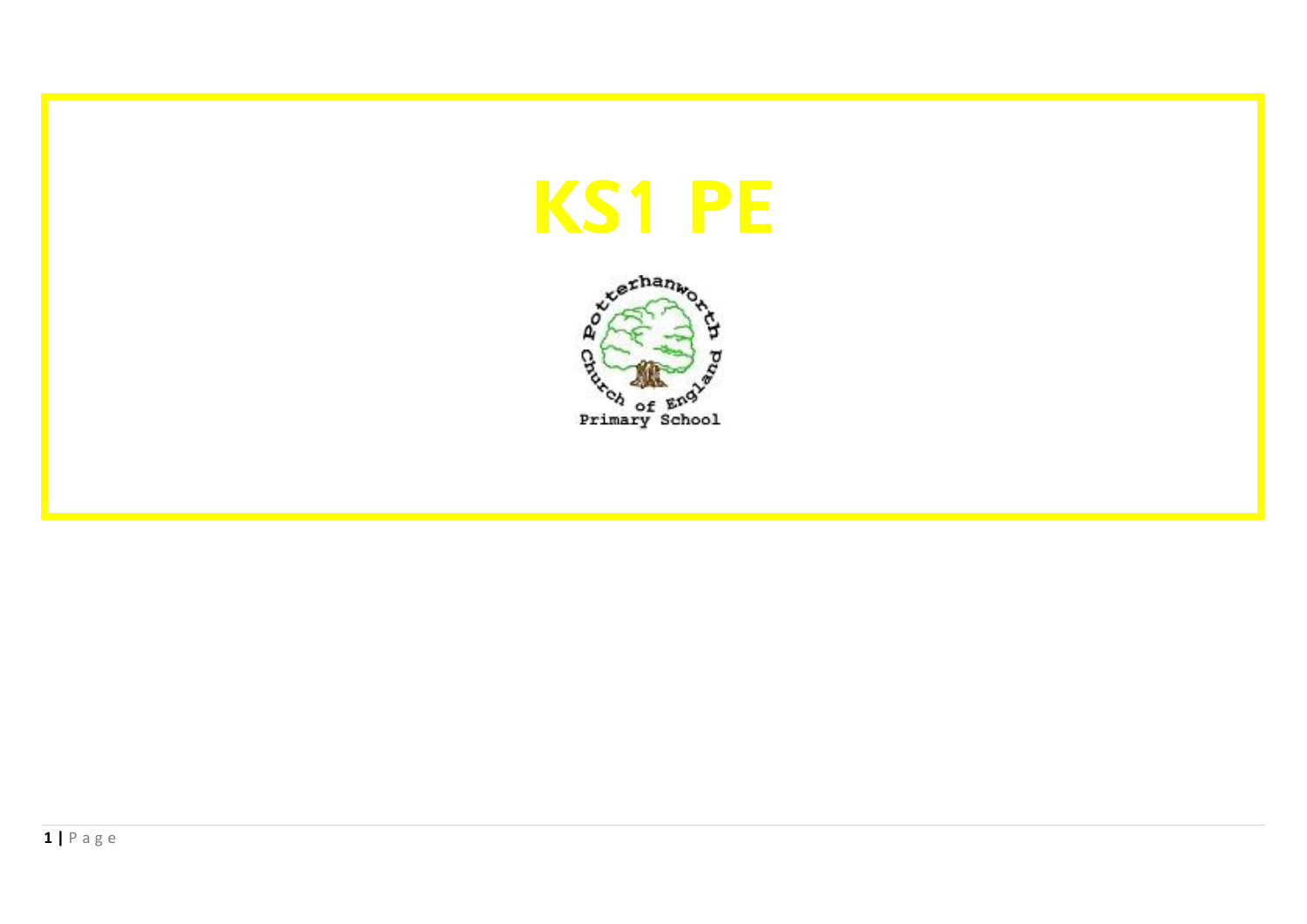## **Long-term Curriculum Map for PE – KS1**

# **Year 1 and 2**

| Whole term | First half term                                                  | Second half term                                                                                                             |
|------------|------------------------------------------------------------------|------------------------------------------------------------------------------------------------------------------------------|
| Autumn     | <b>Games</b><br>Yr 1 - Unit 2 Throwing and Catching/Aiming Games | Gym<br>Yr 1 - Unit I Pathways - straight, curved, zig zag                                                                    |
|            | Gym<br>Yr 2 - Unit D Flight - bouncing, jumping, landing         | <b>Dance</b><br>Yr 2 (Topic linked – Plants and Jack and the<br><b>Beanstalk</b> )                                           |
| Spring     | Gym<br>Yr 1 - Unit E Points and Patches                          | <b>Dance</b><br>Yr 1 - (Topic linked – Washing Day and Reach for<br>the Stars)                                               |
|            | Gym<br>Yr 2 - Unit H - Parts high, parts low                     | <b>Games</b><br>Yr 2 - Unit 1 Large ball skills and games<br>Unit 3 Dribbling, kicking and hitting                           |
| Summer     | <b>Athletics</b><br>Yr 1 - Athletics Unit 1                      | Games<br>Yr 1 - Unit 3 Bat and ball skills, games and<br>skipping                                                            |
|            | <b>Athletics</b><br>Yr 2 - Athletics Unit 1                      | Games<br>Yr 2 – Unit 3 Dribbling, kicking and hitting<br>Yr 2 - Unit 2 Making up games with a partner,<br>aiming and hitting |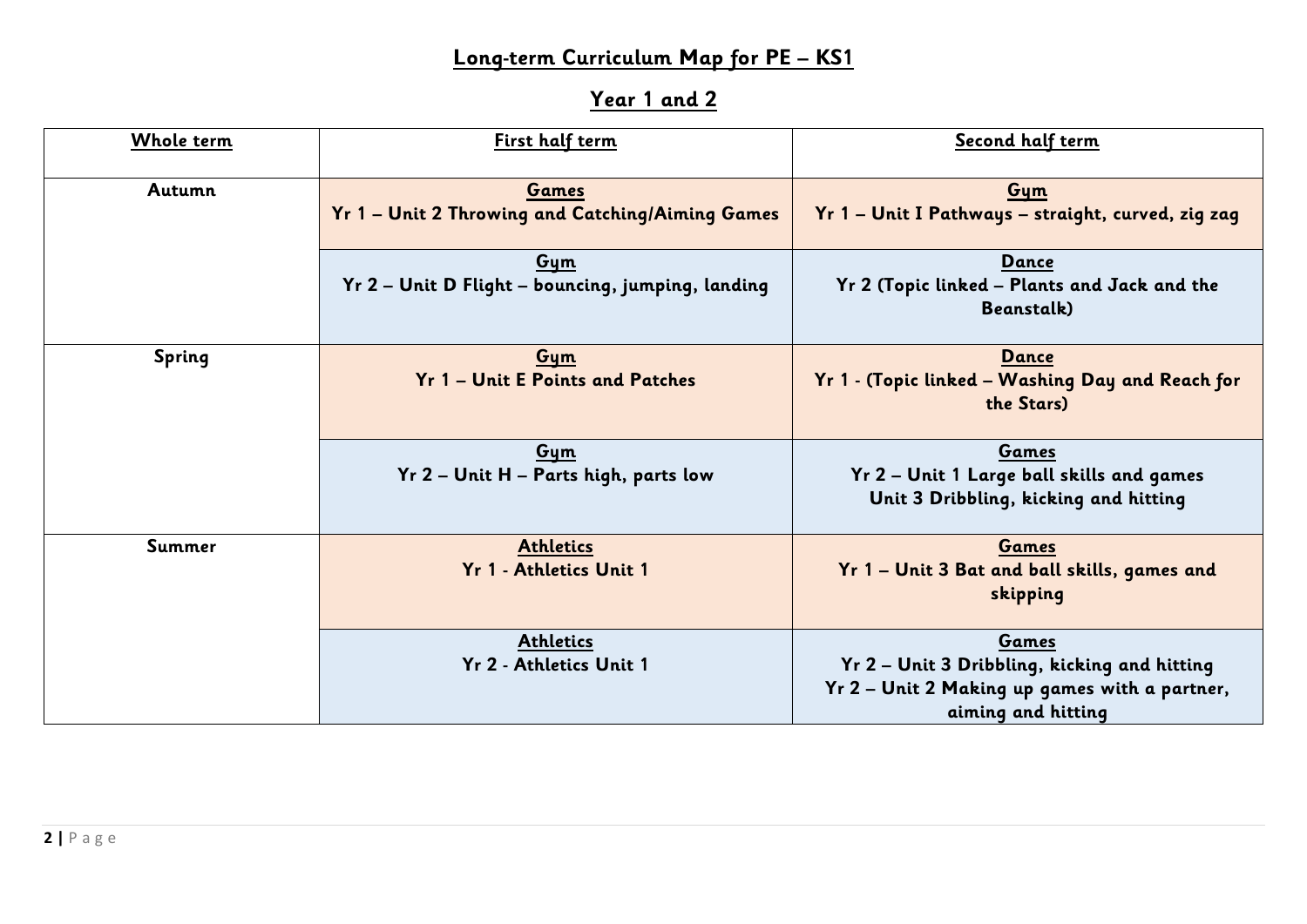## Substantive Knowledge Disciplinary Knowledge

### **Year 1 and 2**

| Whole term | First half term                                                                                                                                                                                                                                                                                                                                                                                                                                                                                                                                                                                                                                                                                                                                                                                                                                                                                                                                                                                                                                                                                                                                                                                                                                             | Second half term                                                                                                                                                                                                                                                                                                                                                                                                                                                                                                                                                                                                                                                                                                                                                                                                                                                                                                                                                                                                                                                                                                                                                                                                                                                             |
|------------|-------------------------------------------------------------------------------------------------------------------------------------------------------------------------------------------------------------------------------------------------------------------------------------------------------------------------------------------------------------------------------------------------------------------------------------------------------------------------------------------------------------------------------------------------------------------------------------------------------------------------------------------------------------------------------------------------------------------------------------------------------------------------------------------------------------------------------------------------------------------------------------------------------------------------------------------------------------------------------------------------------------------------------------------------------------------------------------------------------------------------------------------------------------------------------------------------------------------------------------------------------------|------------------------------------------------------------------------------------------------------------------------------------------------------------------------------------------------------------------------------------------------------------------------------------------------------------------------------------------------------------------------------------------------------------------------------------------------------------------------------------------------------------------------------------------------------------------------------------------------------------------------------------------------------------------------------------------------------------------------------------------------------------------------------------------------------------------------------------------------------------------------------------------------------------------------------------------------------------------------------------------------------------------------------------------------------------------------------------------------------------------------------------------------------------------------------------------------------------------------------------------------------------------------------|
| Autumn     | Games<br><u>Yr 1 - Unit 2 Throwing and Catching/Aiming Games</u>                                                                                                                                                                                                                                                                                                                                                                                                                                                                                                                                                                                                                                                                                                                                                                                                                                                                                                                                                                                                                                                                                                                                                                                            | Gym<br><u>Yr 1 - Unit I Pathways - straight, curved, zig zag</u>                                                                                                                                                                                                                                                                                                                                                                                                                                                                                                                                                                                                                                                                                                                                                                                                                                                                                                                                                                                                                                                                                                                                                                                                             |
|            | To show, both individually and in pairs, how to throw and catch<br>with different apparatus<br>Know how to throw and catch<br>Know how different apparatus should be thrown and caught<br>To throw and catch one handed<br>- Know how to throw and catch one handed<br>To send a ball, bean bag or quoit over-handed, using under-arm<br>$\bullet$<br>throw, roll or 'skim' and kick<br>Know what and how to perform an over-hand and under-arm<br>throw.<br>Know how to roll, skim and kick<br>To aim consistently between, into, at or over a variety of targets<br>$\bullet$<br>using different small equipment<br>Know what a target is<br>Know what the terminology: into, over, at, means<br>To roll, kick, bounce and throw at targets<br>$\bullet$<br>- Know how to roll, kick, bounce and throw at targets<br>To play a game (aiming) co-operatively with a partner and 'keep<br>$\bullet$<br>the score'<br>Know how to 'keep the score'<br>Know what co-operative playing looks like<br>To show how to throw, catch and bounce in different ways (with<br>two hands or one hand) when standing still or on the move (using<br>different apparatus)<br>Know how to throw with two hands and one hand (with<br>correct feet, arm and body position) | To perform different pathways on the floor or apparatus, e.g.<br>straight, zig zag, curve and travel along them using different<br>directions<br>Know what a 'pathway' is, e.g. straight, zig zag, curve<br>Know what direction means.<br>To use different speeds and levels<br>$\bullet$<br>Know what level means<br>Know the different levels that can be used<br>Know what speed means<br>Know the different speeds we can achieve<br>Know how to achieve a slower/faster speed<br>To use different movements to travel along different shaped pathways<br>Know which movements to use to travel along different<br>shaped pathways<br>To select and link together three (two for Yr 1) different ways of<br>travelling to create an interesting pathway. The sequence should show<br>a definite beg/mid/end.<br>Know what 'link' means<br>Know how to start off and finish a sequence<br>Know how to link the movements together with a smooth<br>transition<br>To look at and copy a partner in 'Follow my leader' formation to<br>show different pathways and link movements<br>Know how to 'follow my leader'<br>All above should be transferred and applied to apparatus at every<br>stage of learning (to apply the knowledge linked to pathways onto<br>apparatus) |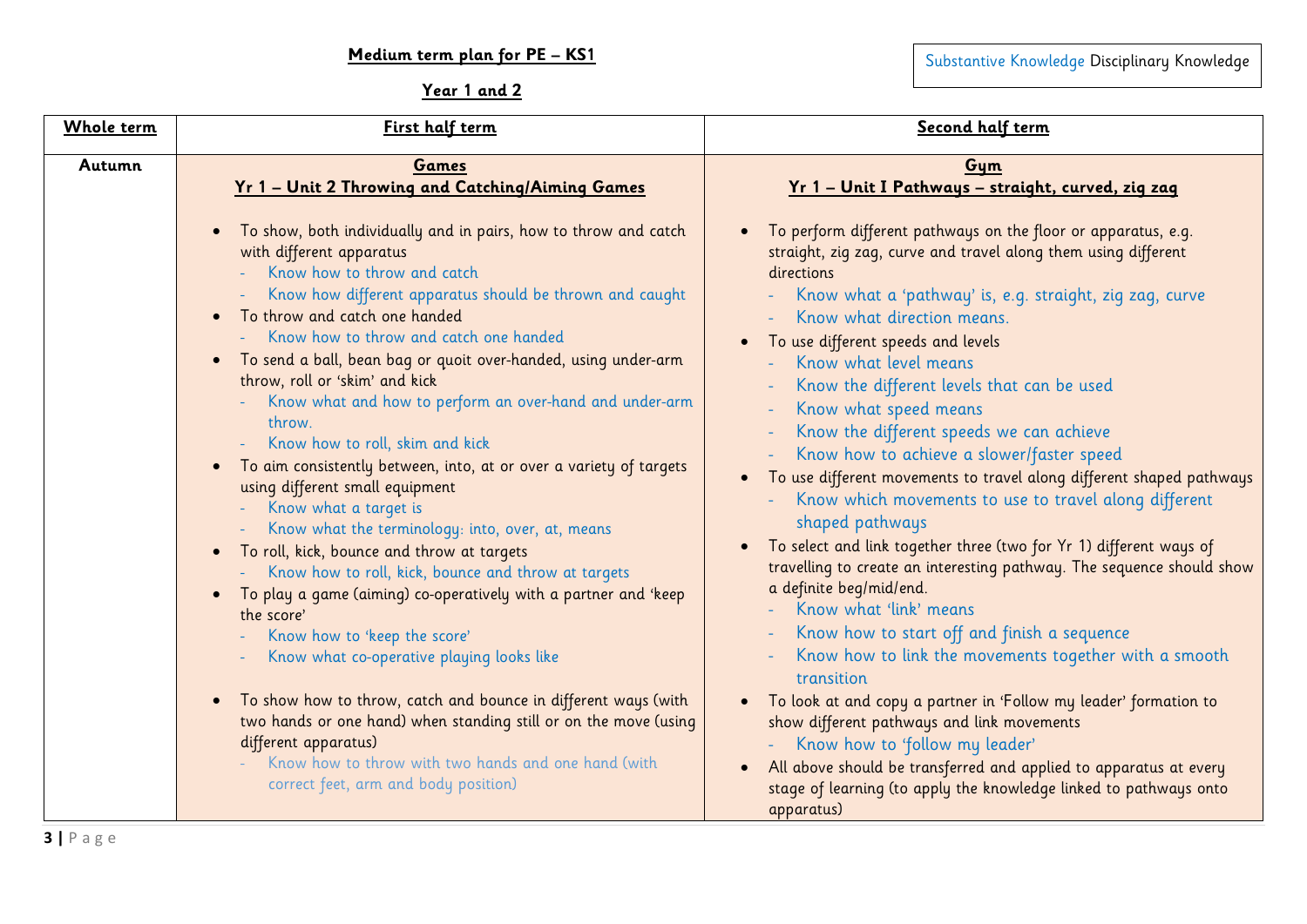| Know how to catch with 'big hands', tracking the ball with<br>Know how pathways can be used on apparatus<br>their eyes and bringing the ball into their chest<br>Know how to enter and exit the apparatus appropriately<br>Know how to catch on the move by moving their feet to get<br>Know the rules associated with apparatus use<br>their body underneath the falling ball | Know how to bounce the ball correctly (bouncing the ball<br>directly downwards so it goes up/down - not at an angle)<br>Know when bouncing a ball to catch with two hands, they<br>must watch the ball all the time, push the ball into the<br>ground, arms outstretched, keep hands close together, make<br>big hands, grasp the ball and bring into the chest<br>Know when bouncing a ball forwards, sideways or<br>backwards, they must push the ball into the ground with<br>their fingers, place the ball slightly behind the ball to bounce<br>it forwards, place the hand slightly to the right of the ball to<br>bounce it to the left and vice versa and slightly in front of the<br>ball to direct it backwards<br>. To select the correct skill and then apply it to make up games<br>Know which skills have been taught and then use one of the<br>taught skills in a game<br>To extend their skills (e.g. use 'Beat your own record' activities to<br>put skills under pressure and improve performance)<br>Know how to make a skill harder (higher/lower, different<br>directions, over the head, over-arm throwing, one hand, the<br>other hand)<br>• To use PE words to describe their game and teach it to a partner<br>Know PE words linked to skills taught; throw (one-handed,<br>two handed), catch, bounce, high, low, distance, direction,<br>speed, stationary, travelling, quick, slow | <u>Yr 2 - Unit J Spinning, turning, twisting</u><br>To turn, spin and twist on different body parts showing control and<br>co-ordination<br>Know that turning happens when the whole body rotates in the<br>same direction around an axis<br>Know that we can turn when we jump or roll<br>Know that a spin happens when their body turns around a point<br>in contact with the floor and momentum continues the rotation<br>Know that the speed of the spin can be increased/decreased<br>depending upon the shape made by the body<br>Know that to twist one part of the body must remain 'fixed' and<br>still while another part of the body turns<br>To complete controlled turning jumps, e.g. 1/4, 1/2, 3/4 or full turn<br>using one foot to two feet or two feet to two feet<br>Know that a strong thrust from hips, knees and ankles is needed<br>Know that a strong upward swing of arms is needed for the jump<br>launch and to initiate the turning action<br>Know that their head needs to be up<br>Know that strong body tension is needed to hold the body shape<br>in the air<br>Know that a 'give' in the hips, knees and ankles is needed to<br>support the jump landing<br>To know that one part of the body must be 'fixed' to create a twist<br>To create and show a sequence of three movements showing<br>contrasts in speed and level<br>Know which skills meet the sequence criteria<br>Know to include movements that show slower and faster<br>movements<br>Know to include movements that show a low, medium or high<br>level |
|--------------------------------------------------------------------------------------------------------------------------------------------------------------------------------------------------------------------------------------------------------------------------------------------------------------------------------------------------------------------------------|-----------------------------------------------------------------------------------------------------------------------------------------------------------------------------------------------------------------------------------------------------------------------------------------------------------------------------------------------------------------------------------------------------------------------------------------------------------------------------------------------------------------------------------------------------------------------------------------------------------------------------------------------------------------------------------------------------------------------------------------------------------------------------------------------------------------------------------------------------------------------------------------------------------------------------------------------------------------------------------------------------------------------------------------------------------------------------------------------------------------------------------------------------------------------------------------------------------------------------------------------------------------------------------------------------------------------------------------------------------------------------------------------------------------|-----------------------------------------------------------------------------------------------------------------------------------------------------------------------------------------------------------------------------------------------------------------------------------------------------------------------------------------------------------------------------------------------------------------------------------------------------------------------------------------------------------------------------------------------------------------------------------------------------------------------------------------------------------------------------------------------------------------------------------------------------------------------------------------------------------------------------------------------------------------------------------------------------------------------------------------------------------------------------------------------------------------------------------------------------------------------------------------------------------------------------------------------------------------------------------------------------------------------------------------------------------------------------------------------------------------------------------------------------------------------------------------------------------------------------------------------------------------------------------------------------------------------------------------------------------|
|                                                                                                                                                                                                                                                                                                                                                                                |                                                                                                                                                                                                                                                                                                                                                                                                                                                                                                                                                                                                                                                                                                                                                                                                                                                                                                                                                                                                                                                                                                                                                                                                                                                                                                                                                                                                                 |                                                                                                                                                                                                                                                                                                                                                                                                                                                                                                                                                                                                                                                                                                                                                                                                                                                                                                                                                                                                                                                                                                                                                                                                                                                                                                                                                                                                                                                                                                                                                           |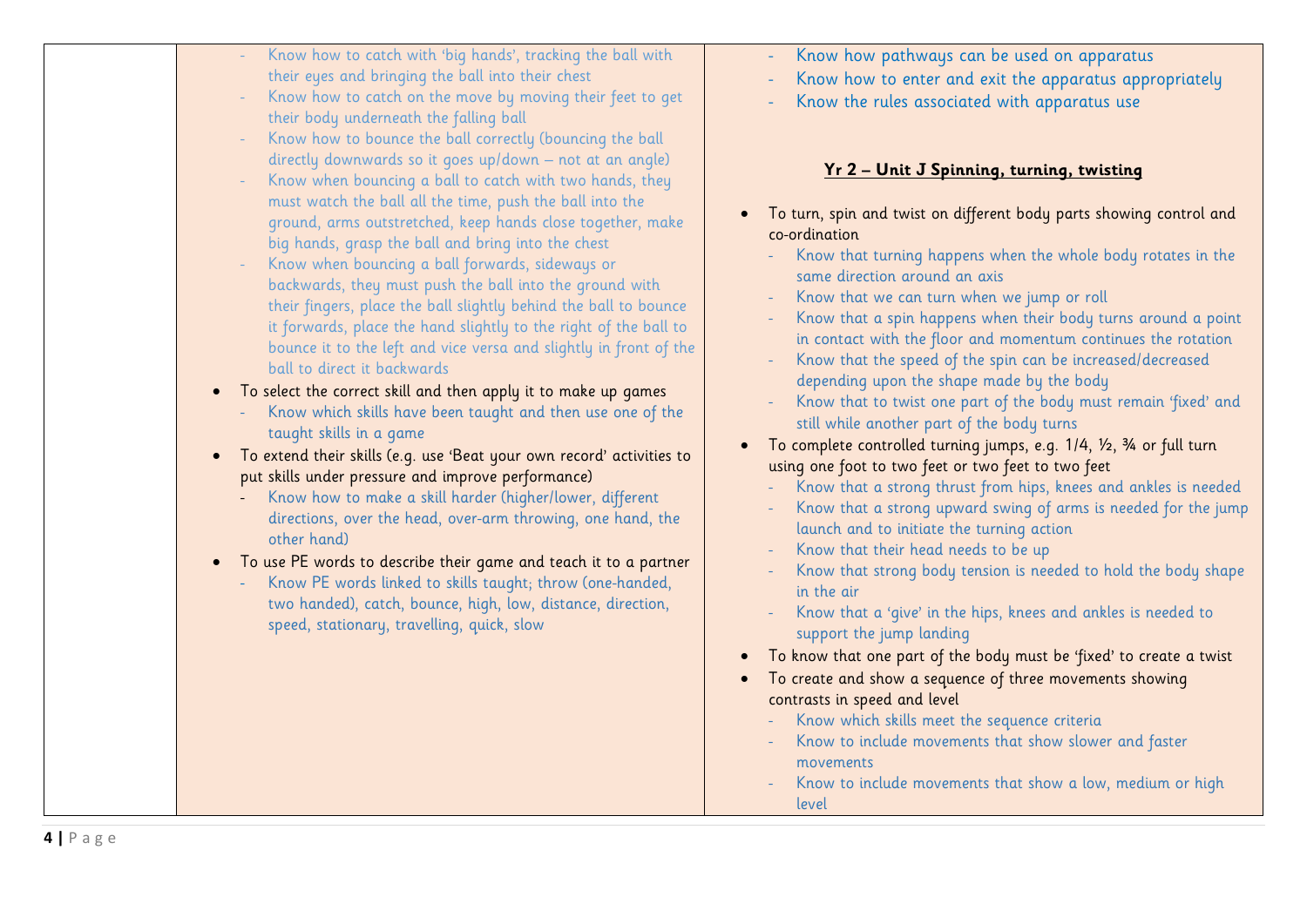|                                                                                                                                                                                                                                                                                                                                                                                                                                                                                                                                                                                                                                                                                                                                                                                                                                                                                                                                             | Know how to link each movement (smoothly and with control)<br>Know how to start off and end a sequence<br>To understand how to stay safe when rolling, jumping and spinning<br>$\bullet$<br>when showing contrast in speed<br>Know key teaching points for rolling, jumping and spinning to<br>keep safe within the lesson<br>To apply the floor skills learned to the apparatus<br>Know which skills can be transferred at every stage to a suitable<br>piece apparatus<br>Know how to enter and exit apparatus safely                                                                                                                                                                                                                                                                    |
|---------------------------------------------------------------------------------------------------------------------------------------------------------------------------------------------------------------------------------------------------------------------------------------------------------------------------------------------------------------------------------------------------------------------------------------------------------------------------------------------------------------------------------------------------------------------------------------------------------------------------------------------------------------------------------------------------------------------------------------------------------------------------------------------------------------------------------------------------------------------------------------------------------------------------------------------|--------------------------------------------------------------------------------------------------------------------------------------------------------------------------------------------------------------------------------------------------------------------------------------------------------------------------------------------------------------------------------------------------------------------------------------------------------------------------------------------------------------------------------------------------------------------------------------------------------------------------------------------------------------------------------------------------------------------------------------------------------------------------------------------|
| Gym<br><u>Yr 2 - Unit D Flight - bouncing, jumping, landing</u>                                                                                                                                                                                                                                                                                                                                                                                                                                                                                                                                                                                                                                                                                                                                                                                                                                                                             | <u>Yr 2 Dance (</u> Topic linked)<br>Plants (Lessons 1-3) and Jack and the Beanstalk (Lessons 4-6)                                                                                                                                                                                                                                                                                                                                                                                                                                                                                                                                                                                                                                                                                         |
| To hop, bounce, skip in different directions (forwards, backwards<br>and sideways)<br>Know how to hop on one foot (dominant and non-<br>dominant)<br>Know how to skip<br>Know how to bounce/jump (two-footed jump)<br>To bounce using feet in different combinations and repeat a<br>pattern of movements (e.g. jump from one foot to two feet and<br>from one foot to the other foot and show how to land safely)<br>Know the five different types of jump (two feet to two<br>feet, two feet to one foot, one foot to two feet, one foot<br>to one foot, one foot to alternate one foot)<br>Know key features of a safe landing<br>Know the key features to propel body into the air<br>To identify, describe and make thin shapes, star shapes and<br>turning jumps<br>Know how to perform a star jump<br>Know how to perform a straight jump<br>Know how to perform a turning jump (for quarter, half,<br>three-quarter and full turns) | To respond to stimuli (e.g. experience of planting and traditional<br>$\bullet$<br>stories)<br>Know they can respond by moving in different ways when<br>they listen to a story/poem/music<br>To use different movements suitable to an idea (digging, planting,<br>growing, movements linked to traditional story)<br>Know and understand the dance idea<br>Know simple dance movements/actions that link to the<br>dance idea and try them out on their own<br>To turn, jump and travel in different ways and use gesture, shape and<br>$\bullet$<br>stillness<br>Know what gesture means<br>Know when to be still in a dance<br>Know how to jump correctly<br>Know how to apply jumps learned in gymnastics to dance<br>Know what pathways to follow when travelling (link from<br>gym) |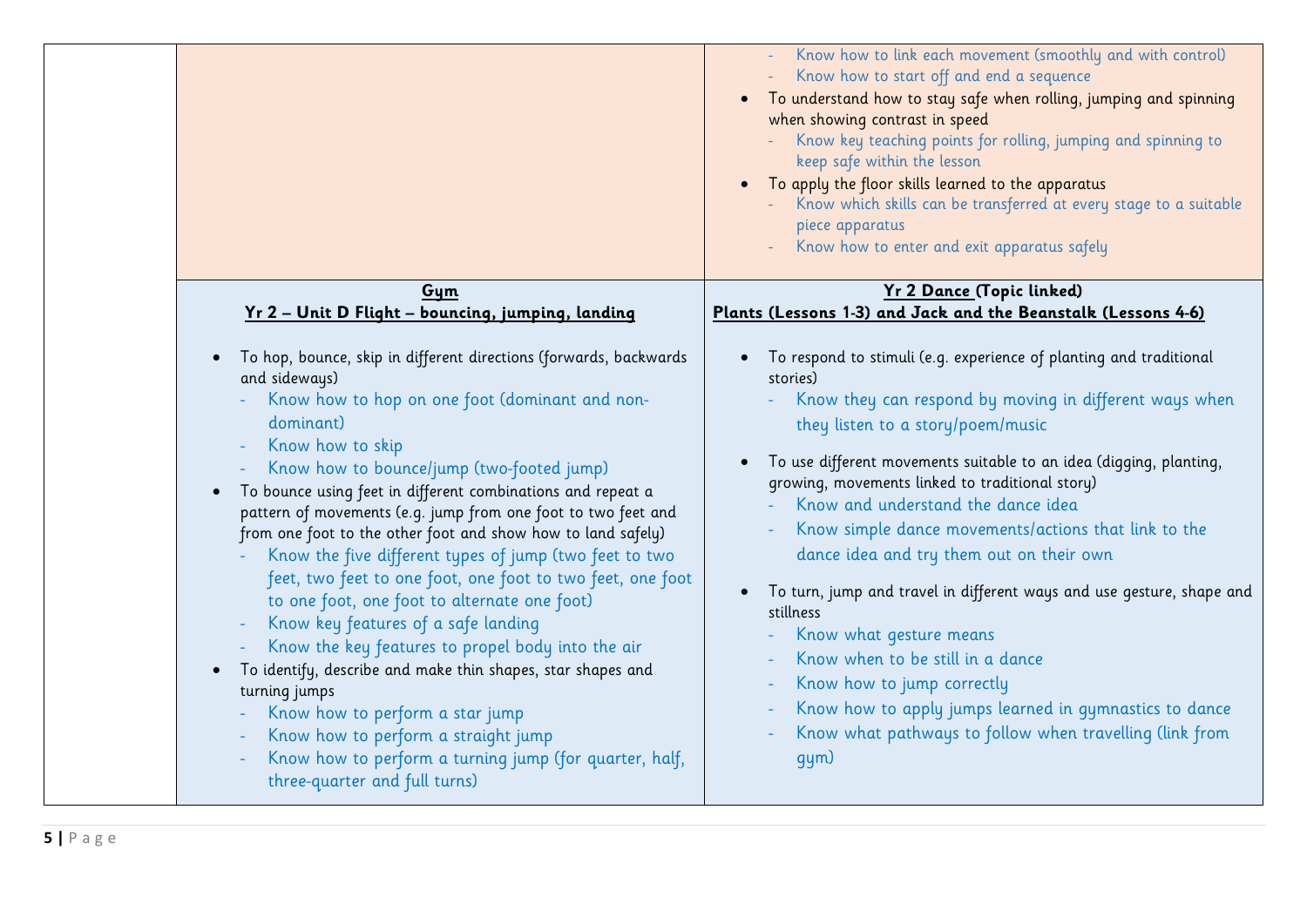| $\bullet$ | To know high and low levels and link two jumps with a low level |  |  |  |  |
|-----------|-----------------------------------------------------------------|--|--|--|--|
|           | movement                                                        |  |  |  |  |

- Know how move in a high and low level
- Know how to link two jumps together smoothly

• To know how to apply, adapt and transfer ideas to simple lowlevel apparatus at every stage of learning.

- Know how different levels can be performed on the apparatus
- Know how and where to safely perform different jumps on the apparatus

Know how to enter and exit the apparatus appropriately Know the rules associated with apparatus use

#### **Yr 2 – Unit F Rocking and Rolling**

- To understand how to spin, rock, turn and roll with control on various parts of the body
	- Know which parts of the body can be rocked upon
	- Know that in order to rock a curved body is necessary
- To rock on different body parts to stand up or turn over
	- Know a curled body, heels under bottom, arms stretched forward at the end of rocking is required to stand up
- To understand how to stay safe when rolling
	- Know that weight needs to pass smoothly from one part of the body to another
	- Know the key teaching points for each roll (in particular if children are completing the forward/backward roll)
	- Know that there must be a mat used for safe rolling
- To move into and out of a sideways roll in different ways
	- Curled sideways roll know to keep the knees tightly up to chest
	- Stretched sideways roll know to keep the legs together tightly and maintain a strong, straight body
- To decide on movements from those they practise to create a dance
	- Know which movements (from those explored) went well
	- Know how to put the movements together in sequence to create a dance
- To develop a motif (copy, remember and repeat/perform)
	- Know what a motif is
- To observe each other dancing and how to provide positive feedback
	- Know what to look for when watching others dance
	- Know what positive means
	- Know how to form comments that give positive feedback
	- Know simple dance key vocabulary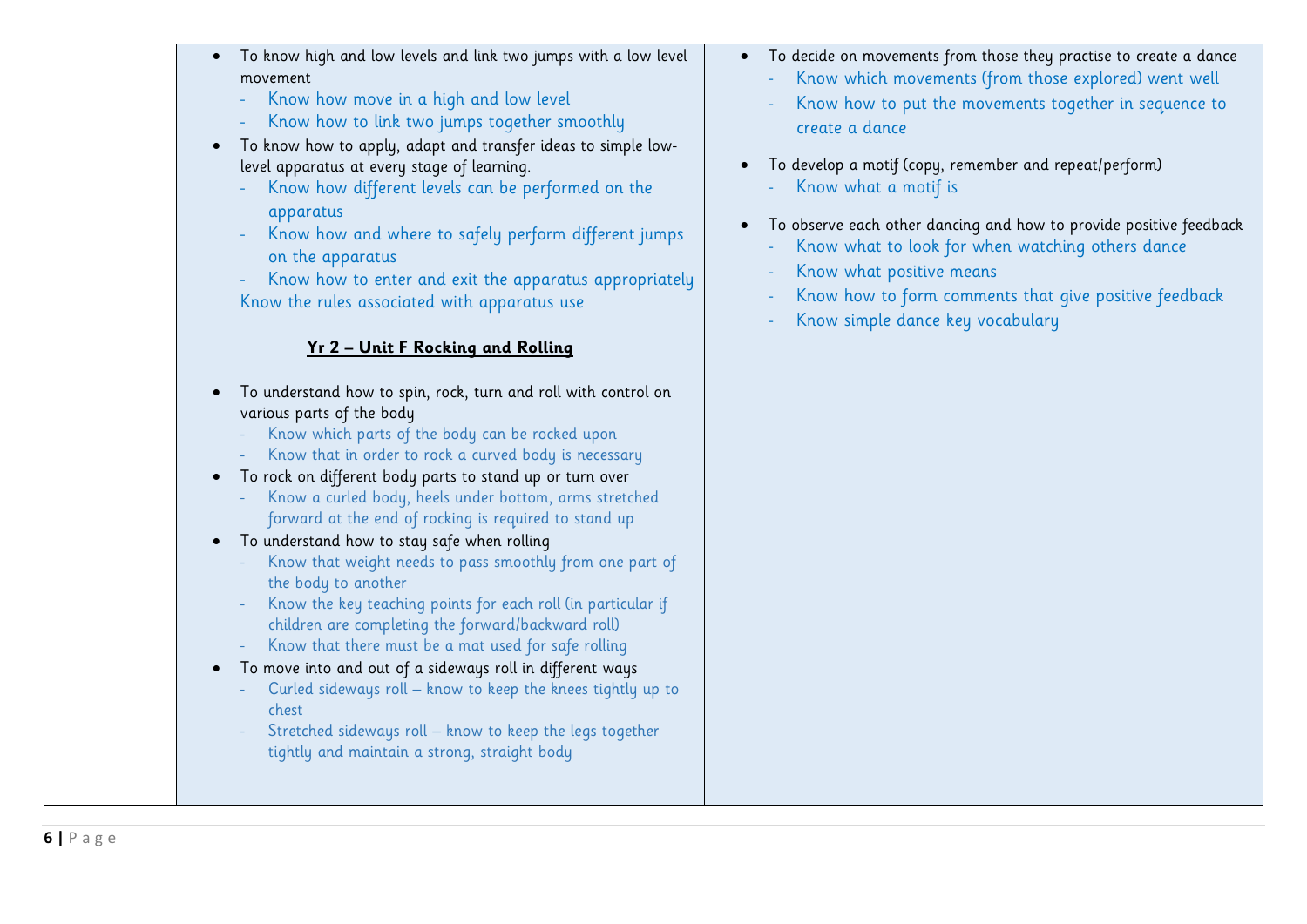|        | To select, plan and link a series of movements together<br>Know to plan for smooth moving transitions<br>To apply the floor skills learned to the apparatus                                                                                                                                                                                                                                                                                                                                                                                                                                                                                                            |                                                                                                                                                                                                                                                                                                                                                                                                                  |
|--------|------------------------------------------------------------------------------------------------------------------------------------------------------------------------------------------------------------------------------------------------------------------------------------------------------------------------------------------------------------------------------------------------------------------------------------------------------------------------------------------------------------------------------------------------------------------------------------------------------------------------------------------------------------------------|------------------------------------------------------------------------------------------------------------------------------------------------------------------------------------------------------------------------------------------------------------------------------------------------------------------------------------------------------------------------------------------------------------------|
| Spring | Know to focus upon shapes held, body tension and quality of<br>$\overline{\phantom{a}}$<br>the movements during the roll on the apparatus<br>Gym<br>Yr 1 - Unit E Points and Patches<br>To travel in different ways on small and large body parts,<br>including hands<br>Know what a large and small body part is (PATCH and<br>POINT)<br>• To hold still balance positions on large and small body parts and<br>know which small parts of the body can safely take weight<br>Know what a balance is<br>Know which small body parts can hold weight<br>Know to keep a strong core, clear shape and firm base<br>٠<br>for a successful balance                          | Dance<br>Yr 1 (Topic linked)<br><b>Washing Machine</b><br>Reach for the Stars (invention - rocket)<br>To use a range of basic dance actions with understanding<br>Know which dance actions match the idea<br>To link actions appropriate for the dance idea<br>Know how to join dance actions together<br>To perform strong/light, quick/slow movements<br>Know what strong/light movements feel like to perform |
| - 1 -  | To decide on and select two balances and link them together<br>$\bullet$<br>showing control and change of speed<br>Know which movement would link two balances<br>successfully<br>Know which speed to complete the linking movement to<br>$\blacksquare$<br>keep control of the sequence<br>To apply and adapt learning/knowledge learned on the floor onto<br>the apparatus at every stage of learning (point and patch<br>balances)<br>Know how different balances can be performed on the<br>apparatus using large and small body parts<br><u>Yr 1 - Unit G Wide, narrow, curled</u><br>To travel, balance and jump confidently showing a variety of<br>body shapes | Know what quick/slow movements feel like to perform<br>To work in pairs, experiencing different relationships<br>Know how to work with another child<br>Know how to communicate to share ideas fairly<br>To understand what happens to their breathing and their body<br>temperature<br>Know that when we exercise our breathing gets faster<br>Know that when we exercise we get warmer                         |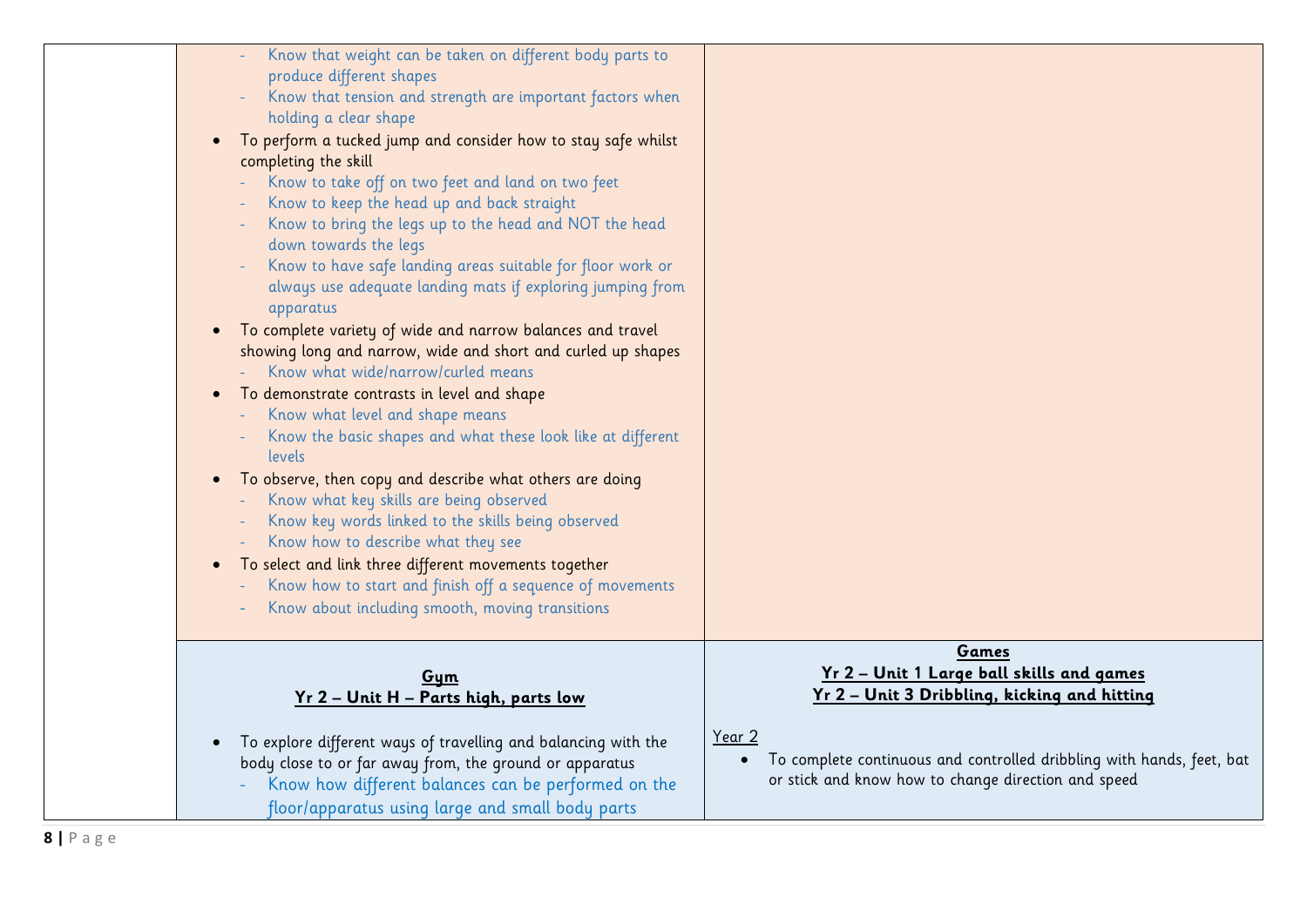| bat or stick)<br>body parts being the highest point or closest to ground<br>Know how to change speed when dribbling and keep control<br>Know how to travel with different body parts leading<br>Know how to travel with different body parts at<br>To show striking, passing and receiving with a partner using a range<br>different levels<br>of equipment<br>Know to keep a firm base, strong core and clear shape<br>Know the correct technique when passing and receiving<br>when travelling/balancing to remain in control of the<br>Know how the technique changes when passing/receiving different<br>movement<br>equipment<br>• To take weight confidently on hands to leave feet high<br>To use simple attacking and defending strategies (use skills in<br>Know how to take body weight on their hands with<br>different ways in different games and try to win by changing the way<br>control<br>they use skills in response to their opponents' actions) e.g. vary the<br>To plan and link two (Yr 1) or three (Yr 2) movements showing<br>$\bullet$<br>height and speed of a pass e.g. vary the height and speed of a pass<br>control and co-ordination<br>Know what attacking and defending means<br>Know which high and low movements would link well in<br>Know what skills can be used to attack<br>Know what skills can be used to defend<br>a sequence.<br>Know how to move between two/three high and low<br>To show how to play co-operative and competitive striking, net,<br>aiming and invasion type games with a partner using suitable skills<br>balances smoothly with an effective linking movement<br>Know what co-operative play looks like<br>• To travel underneath a partner who is holding a balanced bridge<br>Know how to work well with a partner<br>position<br>Know which skills to apply to which game<br>Know what travelling movement would be suitable to<br>To score and understand how to improve<br>travel through certain spaces<br>Know what the scoring rules are<br>To apply their knowledge of floor movements onto the apparatus<br>$\bullet$<br>Know how to keep score using the rules of the game<br>at every stage of learning<br>Know what aspects of the skills used in the game could be<br>Know which movements/balances with different body<br>improved (in order to improve score)<br>parts high/low can be applied to apparatus<br>Know how to adjust the floor skills to be able to apply<br>Yr <sub>2</sub><br>to the apparatus<br>• To send and receive a range of equipment with consistency, co-<br>ordination and control<br><u>Yr 2 - Unit K Linking movements together</u><br>Know the correct feet, body and arm placement for the<br>appropriate skill and equipment choice<br>To understand how different movements can be linked together<br>$\bullet$<br>To develop accuracy when using hands and feet in different ways to<br>smoothly and continuously<br>pass or aim<br>Know that where feet are placed at the end of one movement<br>Know how to underarm throw accurately by holding the ball in<br>often determines the beginning of the next movement<br>one hand, swing that arm towards partner, arm should be kept |                                                                   |                                                                |
|---------------------------------------------------------------------------------------------------------------------------------------------------------------------------------------------------------------------------------------------------------------------------------------------------------------------------------------------------------------------------------------------------------------------------------------------------------------------------------------------------------------------------------------------------------------------------------------------------------------------------------------------------------------------------------------------------------------------------------------------------------------------------------------------------------------------------------------------------------------------------------------------------------------------------------------------------------------------------------------------------------------------------------------------------------------------------------------------------------------------------------------------------------------------------------------------------------------------------------------------------------------------------------------------------------------------------------------------------------------------------------------------------------------------------------------------------------------------------------------------------------------------------------------------------------------------------------------------------------------------------------------------------------------------------------------------------------------------------------------------------------------------------------------------------------------------------------------------------------------------------------------------------------------------------------------------------------------------------------------------------------------------------------------------------------------------------------------------------------------------------------------------------------------------------------------------------------------------------------------------------------------------------------------------------------------------------------------------------------------------------------------------------------------------------------------------------------------------------------------------------------------------------------------------------------------------------------------------------------------------------------------------------------------------------------------------------------------------------------------------------------------------------------------------------------------------------------------------------------------------------------------------------------------------------------------------------------------------------------------------------------------------------------------------------------------------------------------------------------------------------------------------------------------------------------------------------------|-------------------------------------------------------------------|----------------------------------------------------------------|
|                                                                                                                                                                                                                                                                                                                                                                                                                                                                                                                                                                                                                                                                                                                                                                                                                                                                                                                                                                                                                                                                                                                                                                                                                                                                                                                                                                                                                                                                                                                                                                                                                                                                                                                                                                                                                                                                                                                                                                                                                                                                                                                                                                                                                                                                                                                                                                                                                                                                                                                                                                                                                                                                                                                                                                                                                                                                                                                                                                                                                                                                                                                                                                                                         | • To show various ways of travelling and balancing with different | Know how to change direction when dribbling (with hands, feet, |
|                                                                                                                                                                                                                                                                                                                                                                                                                                                                                                                                                                                                                                                                                                                                                                                                                                                                                                                                                                                                                                                                                                                                                                                                                                                                                                                                                                                                                                                                                                                                                                                                                                                                                                                                                                                                                                                                                                                                                                                                                                                                                                                                                                                                                                                                                                                                                                                                                                                                                                                                                                                                                                                                                                                                                                                                                                                                                                                                                                                                                                                                                                                                                                                                         |                                                                   |                                                                |
|                                                                                                                                                                                                                                                                                                                                                                                                                                                                                                                                                                                                                                                                                                                                                                                                                                                                                                                                                                                                                                                                                                                                                                                                                                                                                                                                                                                                                                                                                                                                                                                                                                                                                                                                                                                                                                                                                                                                                                                                                                                                                                                                                                                                                                                                                                                                                                                                                                                                                                                                                                                                                                                                                                                                                                                                                                                                                                                                                                                                                                                                                                                                                                                                         |                                                                   |                                                                |
|                                                                                                                                                                                                                                                                                                                                                                                                                                                                                                                                                                                                                                                                                                                                                                                                                                                                                                                                                                                                                                                                                                                                                                                                                                                                                                                                                                                                                                                                                                                                                                                                                                                                                                                                                                                                                                                                                                                                                                                                                                                                                                                                                                                                                                                                                                                                                                                                                                                                                                                                                                                                                                                                                                                                                                                                                                                                                                                                                                                                                                                                                                                                                                                                         |                                                                   |                                                                |
|                                                                                                                                                                                                                                                                                                                                                                                                                                                                                                                                                                                                                                                                                                                                                                                                                                                                                                                                                                                                                                                                                                                                                                                                                                                                                                                                                                                                                                                                                                                                                                                                                                                                                                                                                                                                                                                                                                                                                                                                                                                                                                                                                                                                                                                                                                                                                                                                                                                                                                                                                                                                                                                                                                                                                                                                                                                                                                                                                                                                                                                                                                                                                                                                         |                                                                   |                                                                |
|                                                                                                                                                                                                                                                                                                                                                                                                                                                                                                                                                                                                                                                                                                                                                                                                                                                                                                                                                                                                                                                                                                                                                                                                                                                                                                                                                                                                                                                                                                                                                                                                                                                                                                                                                                                                                                                                                                                                                                                                                                                                                                                                                                                                                                                                                                                                                                                                                                                                                                                                                                                                                                                                                                                                                                                                                                                                                                                                                                                                                                                                                                                                                                                                         |                                                                   |                                                                |
|                                                                                                                                                                                                                                                                                                                                                                                                                                                                                                                                                                                                                                                                                                                                                                                                                                                                                                                                                                                                                                                                                                                                                                                                                                                                                                                                                                                                                                                                                                                                                                                                                                                                                                                                                                                                                                                                                                                                                                                                                                                                                                                                                                                                                                                                                                                                                                                                                                                                                                                                                                                                                                                                                                                                                                                                                                                                                                                                                                                                                                                                                                                                                                                                         |                                                                   |                                                                |
|                                                                                                                                                                                                                                                                                                                                                                                                                                                                                                                                                                                                                                                                                                                                                                                                                                                                                                                                                                                                                                                                                                                                                                                                                                                                                                                                                                                                                                                                                                                                                                                                                                                                                                                                                                                                                                                                                                                                                                                                                                                                                                                                                                                                                                                                                                                                                                                                                                                                                                                                                                                                                                                                                                                                                                                                                                                                                                                                                                                                                                                                                                                                                                                                         |                                                                   |                                                                |
|                                                                                                                                                                                                                                                                                                                                                                                                                                                                                                                                                                                                                                                                                                                                                                                                                                                                                                                                                                                                                                                                                                                                                                                                                                                                                                                                                                                                                                                                                                                                                                                                                                                                                                                                                                                                                                                                                                                                                                                                                                                                                                                                                                                                                                                                                                                                                                                                                                                                                                                                                                                                                                                                                                                                                                                                                                                                                                                                                                                                                                                                                                                                                                                                         |                                                                   |                                                                |
|                                                                                                                                                                                                                                                                                                                                                                                                                                                                                                                                                                                                                                                                                                                                                                                                                                                                                                                                                                                                                                                                                                                                                                                                                                                                                                                                                                                                                                                                                                                                                                                                                                                                                                                                                                                                                                                                                                                                                                                                                                                                                                                                                                                                                                                                                                                                                                                                                                                                                                                                                                                                                                                                                                                                                                                                                                                                                                                                                                                                                                                                                                                                                                                                         |                                                                   |                                                                |
|                                                                                                                                                                                                                                                                                                                                                                                                                                                                                                                                                                                                                                                                                                                                                                                                                                                                                                                                                                                                                                                                                                                                                                                                                                                                                                                                                                                                                                                                                                                                                                                                                                                                                                                                                                                                                                                                                                                                                                                                                                                                                                                                                                                                                                                                                                                                                                                                                                                                                                                                                                                                                                                                                                                                                                                                                                                                                                                                                                                                                                                                                                                                                                                                         |                                                                   |                                                                |
|                                                                                                                                                                                                                                                                                                                                                                                                                                                                                                                                                                                                                                                                                                                                                                                                                                                                                                                                                                                                                                                                                                                                                                                                                                                                                                                                                                                                                                                                                                                                                                                                                                                                                                                                                                                                                                                                                                                                                                                                                                                                                                                                                                                                                                                                                                                                                                                                                                                                                                                                                                                                                                                                                                                                                                                                                                                                                                                                                                                                                                                                                                                                                                                                         |                                                                   |                                                                |
|                                                                                                                                                                                                                                                                                                                                                                                                                                                                                                                                                                                                                                                                                                                                                                                                                                                                                                                                                                                                                                                                                                                                                                                                                                                                                                                                                                                                                                                                                                                                                                                                                                                                                                                                                                                                                                                                                                                                                                                                                                                                                                                                                                                                                                                                                                                                                                                                                                                                                                                                                                                                                                                                                                                                                                                                                                                                                                                                                                                                                                                                                                                                                                                                         |                                                                   |                                                                |
|                                                                                                                                                                                                                                                                                                                                                                                                                                                                                                                                                                                                                                                                                                                                                                                                                                                                                                                                                                                                                                                                                                                                                                                                                                                                                                                                                                                                                                                                                                                                                                                                                                                                                                                                                                                                                                                                                                                                                                                                                                                                                                                                                                                                                                                                                                                                                                                                                                                                                                                                                                                                                                                                                                                                                                                                                                                                                                                                                                                                                                                                                                                                                                                                         |                                                                   |                                                                |
|                                                                                                                                                                                                                                                                                                                                                                                                                                                                                                                                                                                                                                                                                                                                                                                                                                                                                                                                                                                                                                                                                                                                                                                                                                                                                                                                                                                                                                                                                                                                                                                                                                                                                                                                                                                                                                                                                                                                                                                                                                                                                                                                                                                                                                                                                                                                                                                                                                                                                                                                                                                                                                                                                                                                                                                                                                                                                                                                                                                                                                                                                                                                                                                                         |                                                                   |                                                                |
|                                                                                                                                                                                                                                                                                                                                                                                                                                                                                                                                                                                                                                                                                                                                                                                                                                                                                                                                                                                                                                                                                                                                                                                                                                                                                                                                                                                                                                                                                                                                                                                                                                                                                                                                                                                                                                                                                                                                                                                                                                                                                                                                                                                                                                                                                                                                                                                                                                                                                                                                                                                                                                                                                                                                                                                                                                                                                                                                                                                                                                                                                                                                                                                                         |                                                                   |                                                                |
|                                                                                                                                                                                                                                                                                                                                                                                                                                                                                                                                                                                                                                                                                                                                                                                                                                                                                                                                                                                                                                                                                                                                                                                                                                                                                                                                                                                                                                                                                                                                                                                                                                                                                                                                                                                                                                                                                                                                                                                                                                                                                                                                                                                                                                                                                                                                                                                                                                                                                                                                                                                                                                                                                                                                                                                                                                                                                                                                                                                                                                                                                                                                                                                                         |                                                                   |                                                                |
|                                                                                                                                                                                                                                                                                                                                                                                                                                                                                                                                                                                                                                                                                                                                                                                                                                                                                                                                                                                                                                                                                                                                                                                                                                                                                                                                                                                                                                                                                                                                                                                                                                                                                                                                                                                                                                                                                                                                                                                                                                                                                                                                                                                                                                                                                                                                                                                                                                                                                                                                                                                                                                                                                                                                                                                                                                                                                                                                                                                                                                                                                                                                                                                                         |                                                                   |                                                                |
|                                                                                                                                                                                                                                                                                                                                                                                                                                                                                                                                                                                                                                                                                                                                                                                                                                                                                                                                                                                                                                                                                                                                                                                                                                                                                                                                                                                                                                                                                                                                                                                                                                                                                                                                                                                                                                                                                                                                                                                                                                                                                                                                                                                                                                                                                                                                                                                                                                                                                                                                                                                                                                                                                                                                                                                                                                                                                                                                                                                                                                                                                                                                                                                                         |                                                                   |                                                                |
|                                                                                                                                                                                                                                                                                                                                                                                                                                                                                                                                                                                                                                                                                                                                                                                                                                                                                                                                                                                                                                                                                                                                                                                                                                                                                                                                                                                                                                                                                                                                                                                                                                                                                                                                                                                                                                                                                                                                                                                                                                                                                                                                                                                                                                                                                                                                                                                                                                                                                                                                                                                                                                                                                                                                                                                                                                                                                                                                                                                                                                                                                                                                                                                                         |                                                                   |                                                                |
|                                                                                                                                                                                                                                                                                                                                                                                                                                                                                                                                                                                                                                                                                                                                                                                                                                                                                                                                                                                                                                                                                                                                                                                                                                                                                                                                                                                                                                                                                                                                                                                                                                                                                                                                                                                                                                                                                                                                                                                                                                                                                                                                                                                                                                                                                                                                                                                                                                                                                                                                                                                                                                                                                                                                                                                                                                                                                                                                                                                                                                                                                                                                                                                                         |                                                                   |                                                                |
|                                                                                                                                                                                                                                                                                                                                                                                                                                                                                                                                                                                                                                                                                                                                                                                                                                                                                                                                                                                                                                                                                                                                                                                                                                                                                                                                                                                                                                                                                                                                                                                                                                                                                                                                                                                                                                                                                                                                                                                                                                                                                                                                                                                                                                                                                                                                                                                                                                                                                                                                                                                                                                                                                                                                                                                                                                                                                                                                                                                                                                                                                                                                                                                                         |                                                                   |                                                                |
|                                                                                                                                                                                                                                                                                                                                                                                                                                                                                                                                                                                                                                                                                                                                                                                                                                                                                                                                                                                                                                                                                                                                                                                                                                                                                                                                                                                                                                                                                                                                                                                                                                                                                                                                                                                                                                                                                                                                                                                                                                                                                                                                                                                                                                                                                                                                                                                                                                                                                                                                                                                                                                                                                                                                                                                                                                                                                                                                                                                                                                                                                                                                                                                                         |                                                                   |                                                                |
|                                                                                                                                                                                                                                                                                                                                                                                                                                                                                                                                                                                                                                                                                                                                                                                                                                                                                                                                                                                                                                                                                                                                                                                                                                                                                                                                                                                                                                                                                                                                                                                                                                                                                                                                                                                                                                                                                                                                                                                                                                                                                                                                                                                                                                                                                                                                                                                                                                                                                                                                                                                                                                                                                                                                                                                                                                                                                                                                                                                                                                                                                                                                                                                                         |                                                                   |                                                                |
|                                                                                                                                                                                                                                                                                                                                                                                                                                                                                                                                                                                                                                                                                                                                                                                                                                                                                                                                                                                                                                                                                                                                                                                                                                                                                                                                                                                                                                                                                                                                                                                                                                                                                                                                                                                                                                                                                                                                                                                                                                                                                                                                                                                                                                                                                                                                                                                                                                                                                                                                                                                                                                                                                                                                                                                                                                                                                                                                                                                                                                                                                                                                                                                                         |                                                                   |                                                                |
|                                                                                                                                                                                                                                                                                                                                                                                                                                                                                                                                                                                                                                                                                                                                                                                                                                                                                                                                                                                                                                                                                                                                                                                                                                                                                                                                                                                                                                                                                                                                                                                                                                                                                                                                                                                                                                                                                                                                                                                                                                                                                                                                                                                                                                                                                                                                                                                                                                                                                                                                                                                                                                                                                                                                                                                                                                                                                                                                                                                                                                                                                                                                                                                                         |                                                                   |                                                                |
|                                                                                                                                                                                                                                                                                                                                                                                                                                                                                                                                                                                                                                                                                                                                                                                                                                                                                                                                                                                                                                                                                                                                                                                                                                                                                                                                                                                                                                                                                                                                                                                                                                                                                                                                                                                                                                                                                                                                                                                                                                                                                                                                                                                                                                                                                                                                                                                                                                                                                                                                                                                                                                                                                                                                                                                                                                                                                                                                                                                                                                                                                                                                                                                                         |                                                                   |                                                                |
|                                                                                                                                                                                                                                                                                                                                                                                                                                                                                                                                                                                                                                                                                                                                                                                                                                                                                                                                                                                                                                                                                                                                                                                                                                                                                                                                                                                                                                                                                                                                                                                                                                                                                                                                                                                                                                                                                                                                                                                                                                                                                                                                                                                                                                                                                                                                                                                                                                                                                                                                                                                                                                                                                                                                                                                                                                                                                                                                                                                                                                                                                                                                                                                                         |                                                                   |                                                                |
|                                                                                                                                                                                                                                                                                                                                                                                                                                                                                                                                                                                                                                                                                                                                                                                                                                                                                                                                                                                                                                                                                                                                                                                                                                                                                                                                                                                                                                                                                                                                                                                                                                                                                                                                                                                                                                                                                                                                                                                                                                                                                                                                                                                                                                                                                                                                                                                                                                                                                                                                                                                                                                                                                                                                                                                                                                                                                                                                                                                                                                                                                                                                                                                                         |                                                                   |                                                                |
|                                                                                                                                                                                                                                                                                                                                                                                                                                                                                                                                                                                                                                                                                                                                                                                                                                                                                                                                                                                                                                                                                                                                                                                                                                                                                                                                                                                                                                                                                                                                                                                                                                                                                                                                                                                                                                                                                                                                                                                                                                                                                                                                                                                                                                                                                                                                                                                                                                                                                                                                                                                                                                                                                                                                                                                                                                                                                                                                                                                                                                                                                                                                                                                                         |                                                                   |                                                                |
|                                                                                                                                                                                                                                                                                                                                                                                                                                                                                                                                                                                                                                                                                                                                                                                                                                                                                                                                                                                                                                                                                                                                                                                                                                                                                                                                                                                                                                                                                                                                                                                                                                                                                                                                                                                                                                                                                                                                                                                                                                                                                                                                                                                                                                                                                                                                                                                                                                                                                                                                                                                                                                                                                                                                                                                                                                                                                                                                                                                                                                                                                                                                                                                                         |                                                                   |                                                                |
|                                                                                                                                                                                                                                                                                                                                                                                                                                                                                                                                                                                                                                                                                                                                                                                                                                                                                                                                                                                                                                                                                                                                                                                                                                                                                                                                                                                                                                                                                                                                                                                                                                                                                                                                                                                                                                                                                                                                                                                                                                                                                                                                                                                                                                                                                                                                                                                                                                                                                                                                                                                                                                                                                                                                                                                                                                                                                                                                                                                                                                                                                                                                                                                                         |                                                                   |                                                                |
|                                                                                                                                                                                                                                                                                                                                                                                                                                                                                                                                                                                                                                                                                                                                                                                                                                                                                                                                                                                                                                                                                                                                                                                                                                                                                                                                                                                                                                                                                                                                                                                                                                                                                                                                                                                                                                                                                                                                                                                                                                                                                                                                                                                                                                                                                                                                                                                                                                                                                                                                                                                                                                                                                                                                                                                                                                                                                                                                                                                                                                                                                                                                                                                                         |                                                                   |                                                                |
|                                                                                                                                                                                                                                                                                                                                                                                                                                                                                                                                                                                                                                                                                                                                                                                                                                                                                                                                                                                                                                                                                                                                                                                                                                                                                                                                                                                                                                                                                                                                                                                                                                                                                                                                                                                                                                                                                                                                                                                                                                                                                                                                                                                                                                                                                                                                                                                                                                                                                                                                                                                                                                                                                                                                                                                                                                                                                                                                                                                                                                                                                                                                                                                                         |                                                                   |                                                                |
|                                                                                                                                                                                                                                                                                                                                                                                                                                                                                                                                                                                                                                                                                                                                                                                                                                                                                                                                                                                                                                                                                                                                                                                                                                                                                                                                                                                                                                                                                                                                                                                                                                                                                                                                                                                                                                                                                                                                                                                                                                                                                                                                                                                                                                                                                                                                                                                                                                                                                                                                                                                                                                                                                                                                                                                                                                                                                                                                                                                                                                                                                                                                                                                                         |                                                                   |                                                                |
|                                                                                                                                                                                                                                                                                                                                                                                                                                                                                                                                                                                                                                                                                                                                                                                                                                                                                                                                                                                                                                                                                                                                                                                                                                                                                                                                                                                                                                                                                                                                                                                                                                                                                                                                                                                                                                                                                                                                                                                                                                                                                                                                                                                                                                                                                                                                                                                                                                                                                                                                                                                                                                                                                                                                                                                                                                                                                                                                                                                                                                                                                                                                                                                                         |                                                                   |                                                                |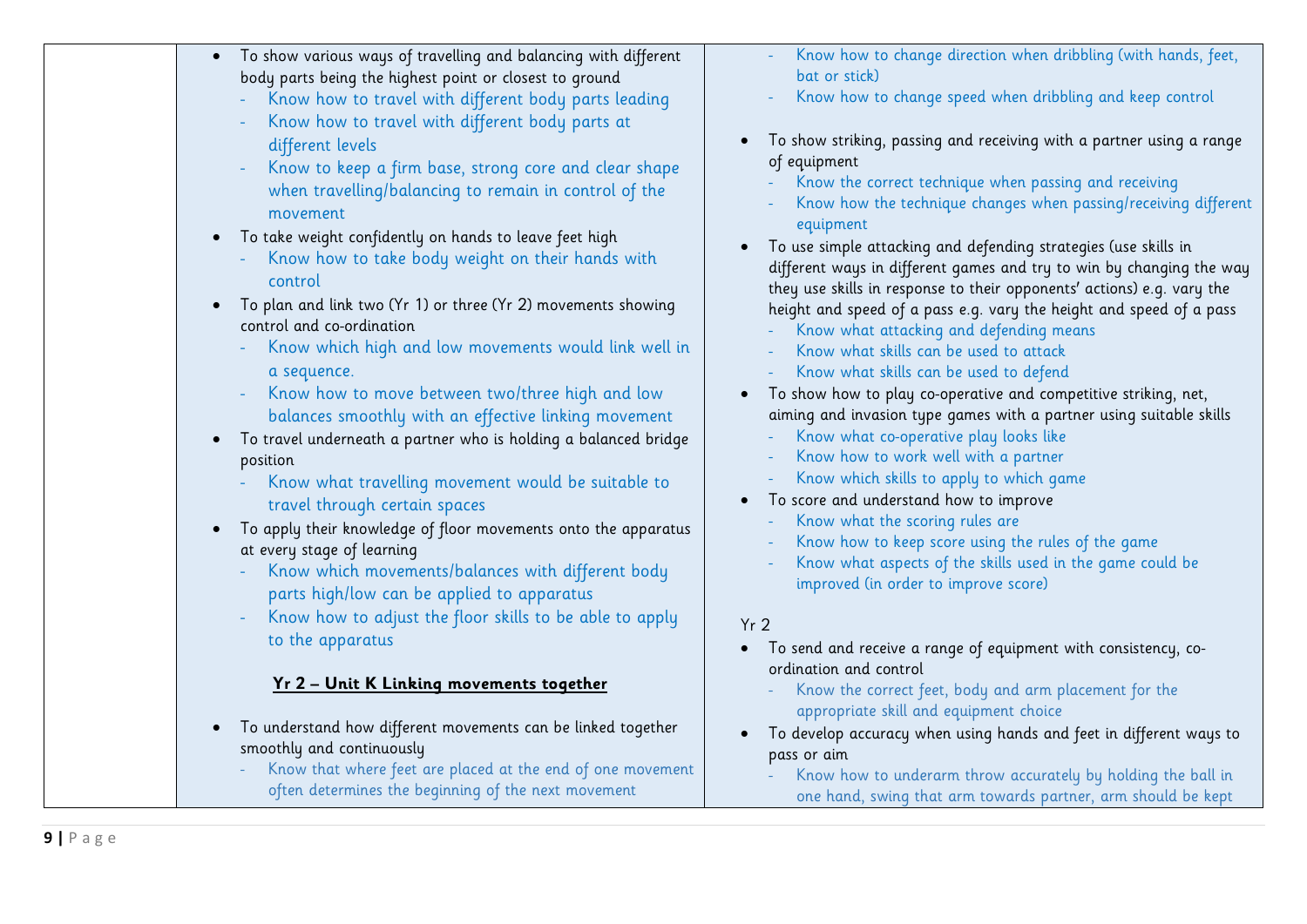|        | • To plan sequences or patterns of three or more movements (2-3<br>for Yr 1) which can be remembered and repeated<br>Know to practise repeatedly to improve the quality of the<br>performance<br>Know to plan for smooth transitions between movements<br>To use changes in level, speed and direction<br>$\bullet$<br>Know what level means (low level, medium level, high level)<br>Know what direction means (forwards, backwards and<br>sideways)<br>Know what speed means (slow, medium, quick)<br>To work well with a partner to compose and perform a simple<br>$\bullet$<br>sequence<br>Know how to work fairly and supportively with another<br>person | straight and close to their body, feet should be in opposition, ball<br>should be released at waist height, follow through so the<br>throwing hand finishes pointing at partner or target<br>Know how to overarm throw accurately by object in one hand,<br>arm bent at the elbow, start hand behind the head and well away<br>from their body, point the non-throwing arm at the target, one<br>foot steps in front of the other, throw the object with a quick<br>extension of the elbow, wrist and fingers and follow through with<br>the arm in the direction of the throw finishing off with a straight<br>arm<br>To use simple tactics,<br>Know how to e.g. pass at different angles to outwit an opponent<br>To show good observation skills and use them to copy a partner's<br>game and then improve it<br>Know what skill to look for when observing<br>Know to look at arm, feet, body position and the choices made by<br>the child to make the skill accurate or harder<br>To select the most appropriate equipment for the games the children<br>$\bullet$<br>create<br>Know the names of different PE equipment<br>Know how the equipment feels, e.g. weight, texture, balance<br>Know how to use the different pieces of basic PE equipment<br>To develop a set of rules and know how to make the games harder<br>Know how to make a skill/game harder (time, distance, direction,<br>speed, quantity, stationary, on the move) |
|--------|-----------------------------------------------------------------------------------------------------------------------------------------------------------------------------------------------------------------------------------------------------------------------------------------------------------------------------------------------------------------------------------------------------------------------------------------------------------------------------------------------------------------------------------------------------------------------------------------------------------------------------------------------------------------|-------------------------------------------------------------------------------------------------------------------------------------------------------------------------------------------------------------------------------------------------------------------------------------------------------------------------------------------------------------------------------------------------------------------------------------------------------------------------------------------------------------------------------------------------------------------------------------------------------------------------------------------------------------------------------------------------------------------------------------------------------------------------------------------------------------------------------------------------------------------------------------------------------------------------------------------------------------------------------------------------------------------------------------------------------------------------------------------------------------------------------------------------------------------------------------------------------------------------------------------------------------------------------------------------------------------------------------------------------------------------------------------------------------------------------------------------|
| Summer | <b>Athletics</b><br><b>Yr 1 Athletics Unit 1</b><br>To complete running, throwing and jumping activities with                                                                                                                                                                                                                                                                                                                                                                                                                                                                                                                                                   | Games<br><u>Yr 1 - Unit 3 Bat and ball skills, games and skipping</u><br>Year 1                                                                                                                                                                                                                                                                                                                                                                                                                                                                                                                                                                                                                                                                                                                                                                                                                                                                                                                                                                                                                                                                                                                                                                                                                                                                                                                                                                 |
|        | growing control (remember and repeat)<br>(See running, throwing and jumping SKILLS for<br>individual KPIs)<br>To move at different speeds with control<br>$\bullet$<br>Know how to run at different speeds with some control                                                                                                                                                                                                                                                                                                                                                                                                                                    | To steer a ball along the ground with a bat in a controlled way using<br>$\bullet$<br>different directions<br>Know how to hold a bat/racquet correctly<br>Know what side of the bat to steer the ball with<br>Know how to position the bat, ball and themselves to steer in<br>different directions                                                                                                                                                                                                                                                                                                                                                                                                                                                                                                                                                                                                                                                                                                                                                                                                                                                                                                                                                                                                                                                                                                                                             |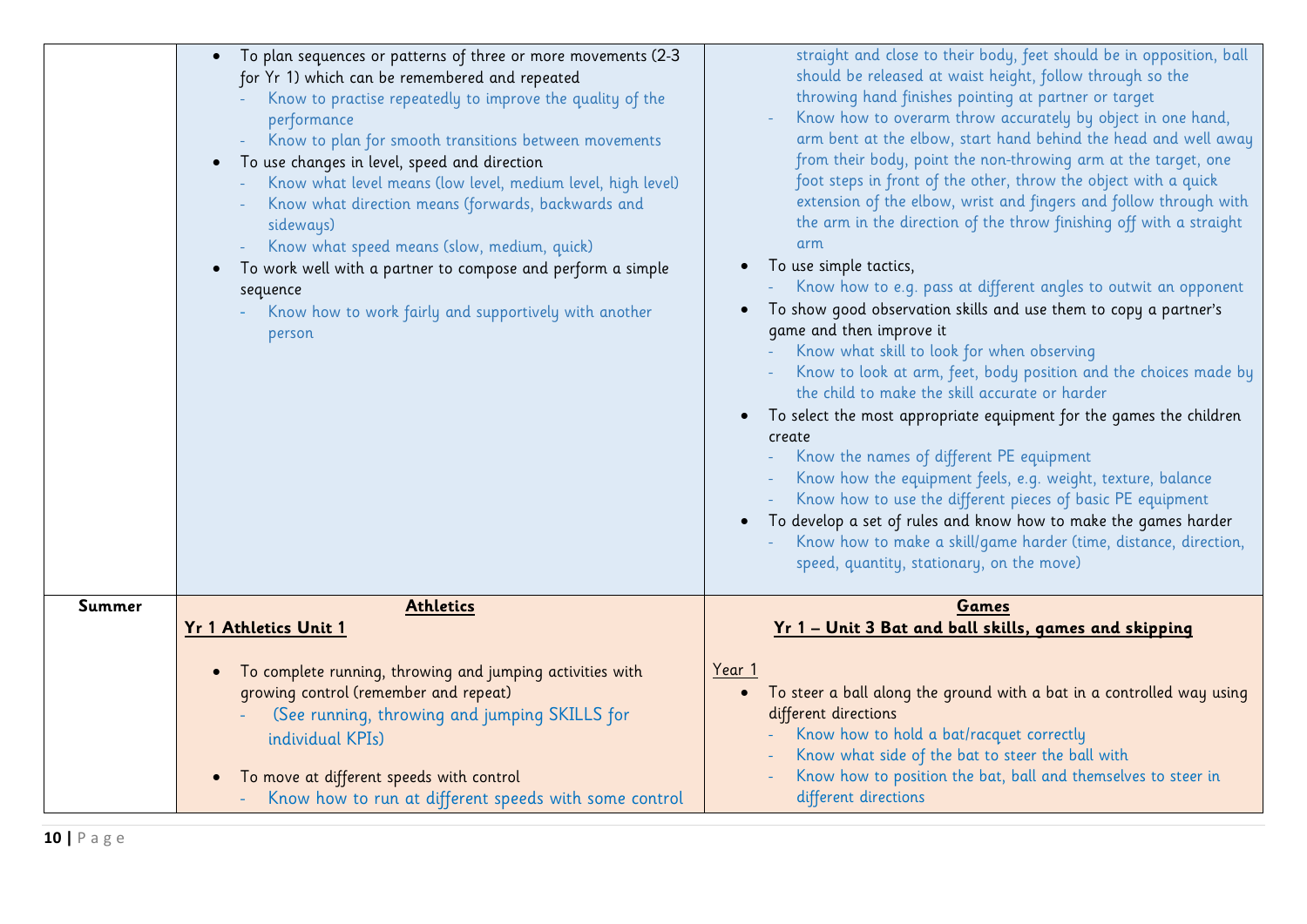|  |  |  |  |  |  |  |  |  | Know what to do with their body to change speeds |  |
|--|--|--|--|--|--|--|--|--|--------------------------------------------------|--|
|--|--|--|--|--|--|--|--|--|--------------------------------------------------|--|

- To complete some basic jumps and show some very simple combinations
	- Know to land a jump with 'squashy' knees
	- Know to use their arms to help propel the jump into the air
	- Know simple take off/landing techniques (one foot to one foot; one foot to the other foot; two feet to two feet)
- To complete an underarm throw and the basic two-handed push throw
	- Know the correct body position and action for an underarm throw (weight on back foot, transfer weight onto front foot for release, opposite leg to opposite throwing arm, keep the throwing arm straight as it swings through, palm up on release, follow through in direction throwing)
	- Know the basic two-handed push throw (opposite leg to throwing arm position, hold ball at chest height with fingers of both hands spread behind the ball, push the ball away from the chest and move body weight onto front foot, finish with straight arms in the direction of the throw)
- To show the ability to use different equipment appropriately
	- Know what different equipment is used for
	- Know how to send/receive the different equipment
- To understand how their body feels during different activities (describe what happens to breathing and temperature)
	- Know what happens to their body when we exercise
	- Know that we breathe faster
- To balance a ball on a bat when standing still or walking
	- Know how hold the bat in order to balance the ball
	- Know how to adapt the skill in order to balance the ball when moving
- To hit a ball with a bat, upwards and downwards with some control
	- Know how to hit the ball up into the air (position of bat/ball/body)
	- Know how to hit the ball down (position of bat/ball/body)
- To send a ball along the ground or in the air for a partner to catch or receive
	- Know which skill to use to send the ball along the ground or in the air to a partner
	- Know which body position to use and what special position to be in
- To skip with a rope
	- Know how to hold the rope correctly
	- Know how to position the rope in relation to body
	- Know when to swing the rope and when to jump
	- Know the rhythm of jumping associated with skipping
- To use steering and hitting on the ground or air to play individual and co-operative target games
	- Know which skills (linked to steering and hitting) to use in a target game
	- Know when to use the appropriate steering and hitting skills

### **Developing partner work**

- To stay safe when playing with a partner in running games and when using equipment
	- Know how to use basic PE equipment correctly
- To throw and catch individually and in pairs using a variety of equipment including hoops
	- Know correct throwing and catching technique with a partner (see previously in SOW)
	- Quoits Know to hold the quoit flat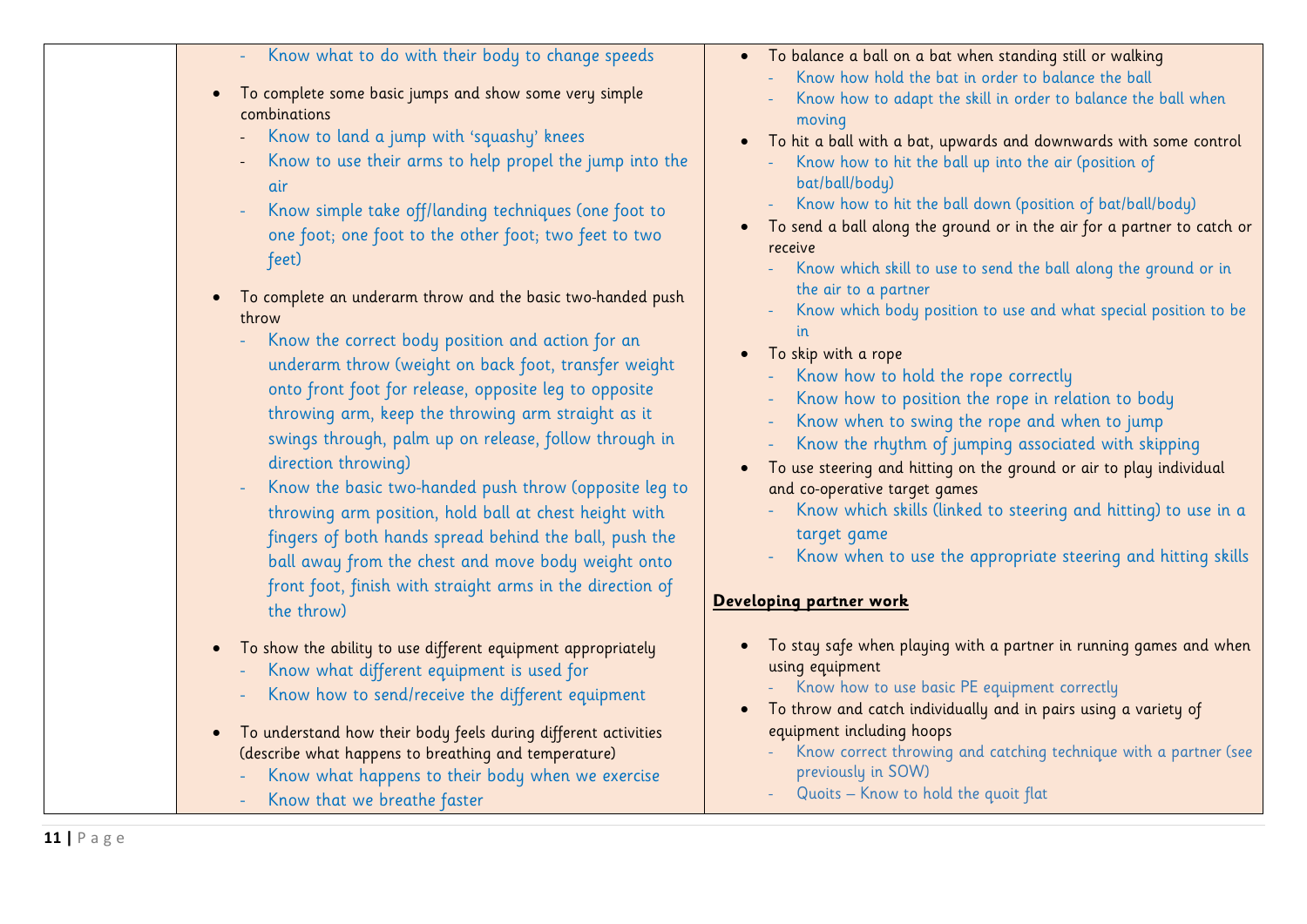| Know that we get warmer<br>$\blacksquare$<br>Know that our heart will beat faster<br>To watch, copy and describe what other children have done<br>$\bullet$<br>Know to look at body position and action when<br>observing a skill completed by another child | Know to bend the wrist and elbow towards the body, fingers<br>spread out<br>Know to put the same foot forward as the hand holding the quoit<br>Know to move the weight from the back foot to the front foot<br>Know to extend the elbow and wrist suddenly in the direction of<br>the throw<br>Know the quoit should fly flat and not wobble<br>To use sending, receiving and travelling skills in games with a partner<br>Know the different ways to send a piece of equipment to a<br>partner<br>Know how to roll a ball to a partner<br>Rolling - know to bend their knees (one foot in front of the other)<br>Know the lead foot should be opposite to the throwing arm<br>Know the arm should be kept close to the body<br>Know it should be a straight arm swing with the ball in one hand<br>Know the arm 'follows through' in the direction of the toll<br>Know how to kick the ball to a partner<br>Kicking - Know to stand with the non-kicking foot by the side of<br>the ball pointing in the direction of the kick<br>Know to kick the ball with the flat inside surface of the foot<br>Know to follow through with the direction of the kick<br>To understand the rules of a game can be changed to make it more<br>challenging<br>Know how to make a game harder (change equipment, consider<br>distance, speed, direction and timing)<br>To observe another child's activity and to describe it using key PE<br>words<br>Know basic key words linked to the skills taught during the lesson |
|--------------------------------------------------------------------------------------------------------------------------------------------------------------------------------------------------------------------------------------------------------------|-------------------------------------------------------------------------------------------------------------------------------------------------------------------------------------------------------------------------------------------------------------------------------------------------------------------------------------------------------------------------------------------------------------------------------------------------------------------------------------------------------------------------------------------------------------------------------------------------------------------------------------------------------------------------------------------------------------------------------------------------------------------------------------------------------------------------------------------------------------------------------------------------------------------------------------------------------------------------------------------------------------------------------------------------------------------------------------------------------------------------------------------------------------------------------------------------------------------------------------------------------------------------------------------------------------------------------------------------------------------------------------------------------------------------------------------------------------------------------------------------------------|
|                                                                                                                                                                                                                                                              |                                                                                                                                                                                                                                                                                                                                                                                                                                                                                                                                                                                                                                                                                                                                                                                                                                                                                                                                                                                                                                                                                                                                                                                                                                                                                                                                                                                                                                                                                                             |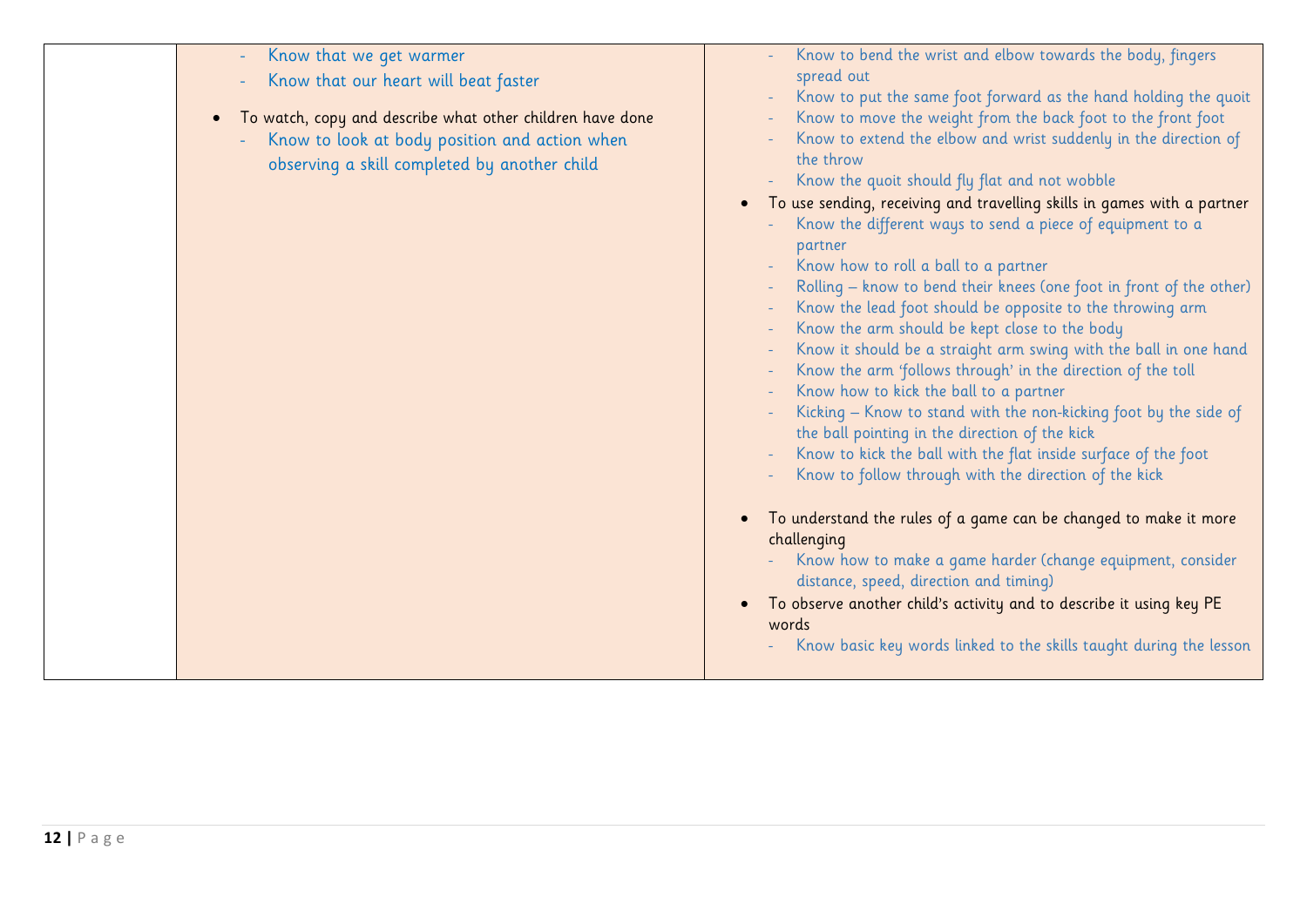#### **Athletics Yr 2 Athletics Unit 1**

• To use their bodies and a variety of equipment with greater control and co-ordination Know how to use their body positions and equipment to complete a skill with control and accuracy • To demonstrate various take offs and landings to jump for height and distance Know about the different take offs (one foot to one foot hop, one foot ot the other foot, two feet to two feet, one foot to two feet) Know to lean forward when they take off Know to use their arms to reach up high and swing their arms fast Know to bend and push hard with their legs Know to make sure their feet are flat on the floor when they land Know to straighten their legs quickly • To run and create an even pace Know to keep their head up looking ahead – not looking at the floor Know feet must be in line Know to move legs and arms quickly Know to keep their arms close to their body not elbows wide and away from the body Know to keep arms swinging high and with a bend at the elbow Know to keep a steady running step/stride • To demonstrate the correct technique for an underarm throw and practise for accuracy and distance Know to take weight on their back foot and transfer weight through onto front foot for the release Know to keep the throwing arm straight as it swings through Know to have their palm up for release • To complete continuous and controlled dribbling with hands, feet, bat or stick and know how to change direction and speed Know how to change direction when dribbling (with hands, feet, bat or stick) - Know how to change speed when dribbling and keep control • To show striking, passing and receiving with a partner using a range of equipment Know the correct technique when passing and receiving - Know how the technique changes when passing/receiving different equipment • To use simple attacking and defending strategies (use skills in different ways in different games and try to win by changing the way they use skills in response to their opponents' actions) e.g. vary the height and speed of a pass e.g. vary the height and speed of a pass Know what attacking and defending means - Know what skills can be used to attack - Know what skills can be used to defend • To show how to play co-operative and competitive striking, net, aiming and invasion type games with a partner using suitable skills Know what co-operative play looks like Know how to work well with a partner Know which skills to apply to which game • To score and understand how to improve Know what the scoring rules are Know how to keep score using the rules of the game Know what aspects of the skills used in the game could be improved (in order to improve score) • To know how to develop a set of rules and know how to make the games harder Know why rules are important in a game

**Games Yr 2 – Unit 3 Dribbling, kicking and hitting**